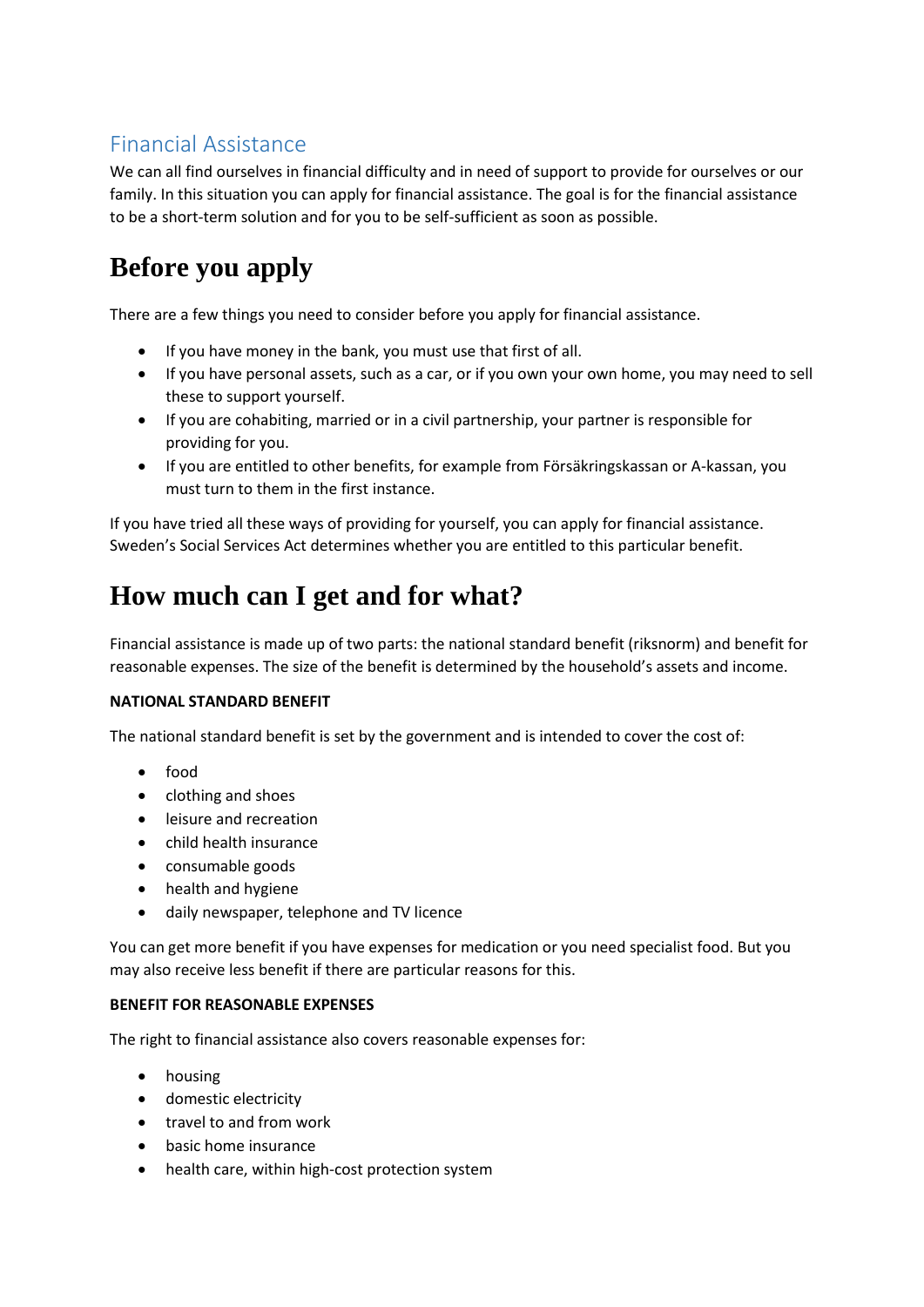- medication costs, within high-cost protection system
- spectacles
- emergency or necessary dental care
- membership of a union and an unemployment benefit fund

You can work out for yourself whether you are entitled to financial assistance on the website of Socialstyrelsen (National Board of Health and Welfare), which you will find here.

#### **Counselling to become self-sufficient as soon as possible**

The first time that you apply for financial assistance, you will meet with a careers counsellor. The purpose of this is to discuss your path to making your own living and what support is available along the way.

#### **Things to think about before applying**

Before you apply, you need to collect all the information about income and expenses that will be needed in your application. You do not need to send in any documents, but make sure that you keep them safe. If your application is reviewed, you must be able to document the information you have submitted.

### **Review**

Applications are chosen randomly for a review. If your application is chosen for a review, you must send in the documents we ask for without delay, such as bank statements, invoices, receipts, tenancy agreement and certificates to support your claim.

## **Decision**

If your application is complete, and you are not selected for a review, we will do our best to ensure that you receive a decision and payment within a couple of days.

# **Appeals**

If you are not happy with a decision, you can appeal. In your appeal, you must state which decision you are appealing against and why you think the decision should be changed.

# **Apply digitally**

You apply for financial assistance digitally via a smartphone, tablet or computer. The online service is open 24 hours a day and you can send in your application at any time of the month.

In the online service, you can see:

- when your application was received
- what the decision was and why
- when you will get the money and how much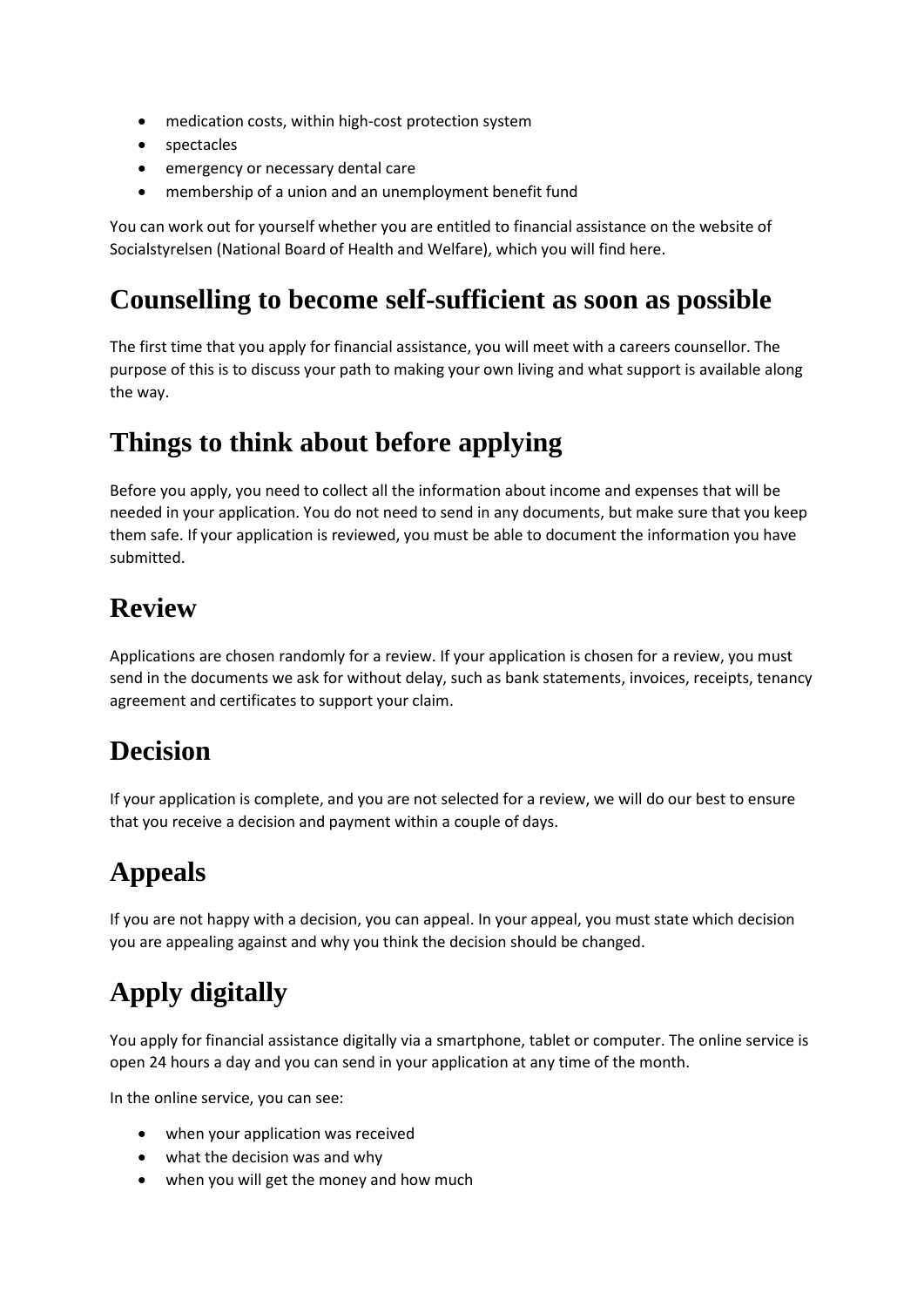- when you have an appointment with a careers counsellor
- how you can appeal against a decision

You can follow the progress of your case under My Cases, which you will find at the top of the digital service.

## **Electronic ID**

To log into the digital service, you need an electronic identity document such as a BankID, also known in Swedish as *e-legitimation*. If you do not have a BankID, you can get one from your bank if you have a Swedish personal ID number (*personnummer*). If you do not have a Swedish personal ID number, contact us.

You can find out more about how to get started with a BankID here.

#### **ELECTRONIC ID FOR PEOPLE WHO ARE NOT INTERNET BANKING CUSTOMERS**

If you are not an internet banking customer but have a registered address, you can instead apply for an ID card from Skatteverket (Swedish Tax Agency). Skatteverket's ID card contains an electronic ID from Telia that you can use via a card reader on a computer.

### **How to apply**

- 1. Collect all the documents (bank statements, invoices, receipts, tenancy agreement, certificates, contracts and so on) about your income and expenses that are needed for the application. You do not need to send in any documents, but make sure that you keep them. If you are selected for a review, you will need to send the documents to us.
- 2. Log into the digital service using your electronic ID.
- 3. Enter your details.
- 4. Sign using your electronic ID. If there are two of you, the other person must also sign in order for us to begin processing your application.
- 5. All done!
- 6. You can now follow the progress of your case in My Cases.

## **Paper application**

You can apply for financial assistance on a paper form, but the form will be more extensive than before, as we need to ask the same questions, no matter which way you choose to apply. If applying on a paper form, send it to:

Nacka Kommun 131 81 Nacka

You can also hand your paper application to reception in Nacka Town Hall: Nacka Stadshus, Granitvägen 15.